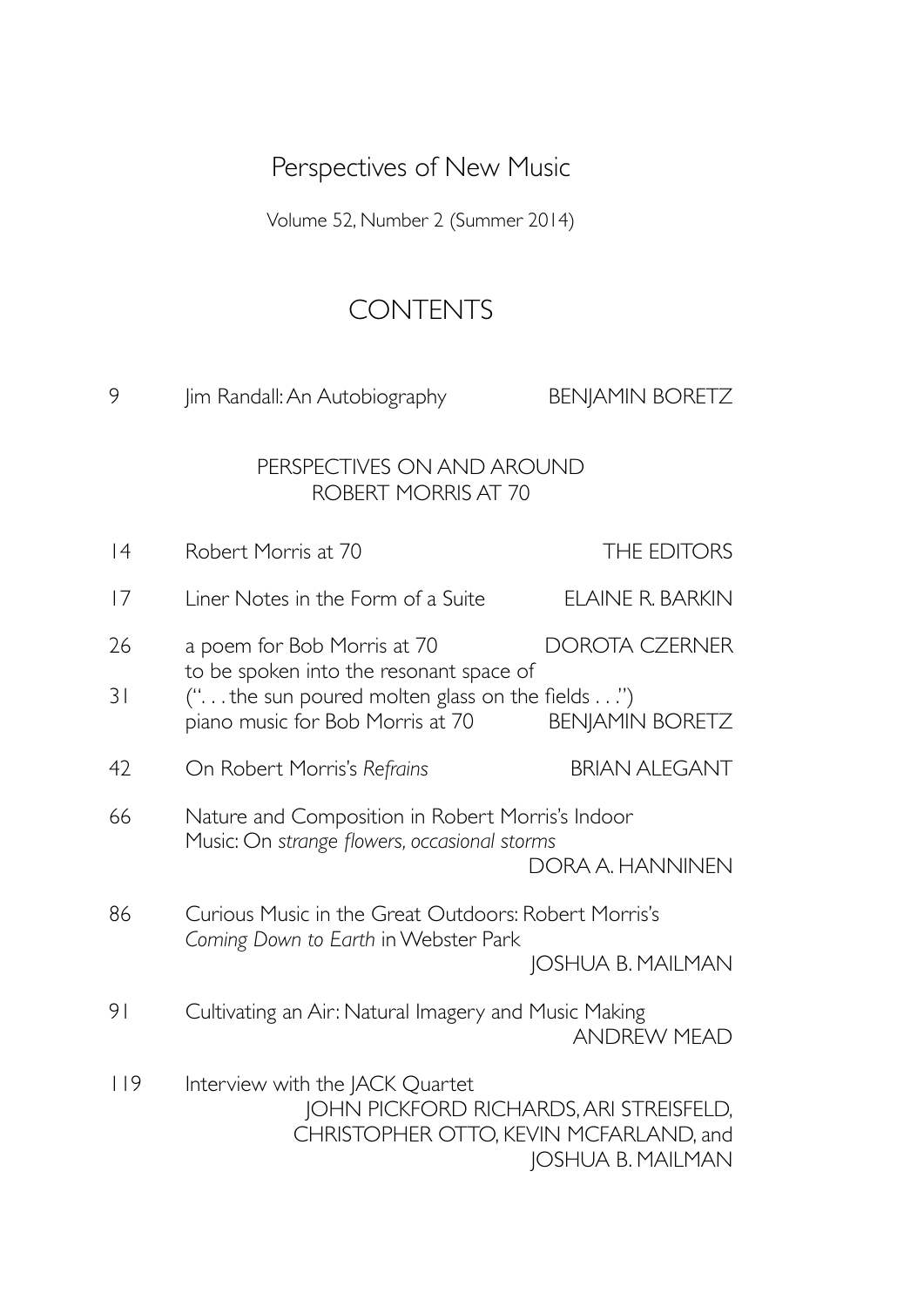| 154               | Robert Morris and the Concept of Melharmony<br>CHITRAVINA N. RAVIKIRAN                           |                             |
|-------------------|--------------------------------------------------------------------------------------------------|-----------------------------|
| 162               | An Analytical Example for Bob                                                                    | JOSEPH N. STRAUS            |
| 169               | Compositional Explorations of Robert Morris's<br>All-Hexachord Chains: Implications and Contexts | <b>BRUCE QUAGLIA</b>        |
| 195               | Time's "Suchness" in Robert Morris's Clear Sounds                                                | <b>DAPHNE LEONG</b>         |
| 226               | Poset-ting the Phronetic: Coming to Rowing Terms in                                              |                             |
|                   | Robert Morris's Doubles and Pairs                                                                | <b>DAVID HENNING PLYLAR</b> |
| 249               | Trajectory, Material, Process, and Flow in Robert Morris's<br>String Quartet Arc                 | JOSHUA B. MAILMAN           |
| 284               | Calligraphy, Changes, Autonomy                                                                   | <b>ROBERT MORRIS</b>        |
| 297               | Sonata No. 5 for Solo Violin                                                                     | <b>ANDREW MEAD</b>          |
| 316               | Robert Morris and the Missing Middle                                                             | <b>CHRISTOPHER SHULTIS</b>  |
| 325               | The Interpretation of a Musical Language from the<br>Perspective of a Compositional Unit         | CIRO SCOTTO                 |
| 345               | Differing Evocations of Buddhism in Two Works by<br>Robert Morris and John Cage                  | <b>ROB HASKINS</b>          |
| 359               | To Know Robert Morris's MA                                                                       | <b>WAYNE SLAWSON</b>        |
| 373               | Some Words of Thanks                                                                             | <b>ROBERT MORRIS</b>        |
| 374<br>378<br>379 | <b>Editorial Notes</b><br>Instructions for Contributors<br>Personae                              |                             |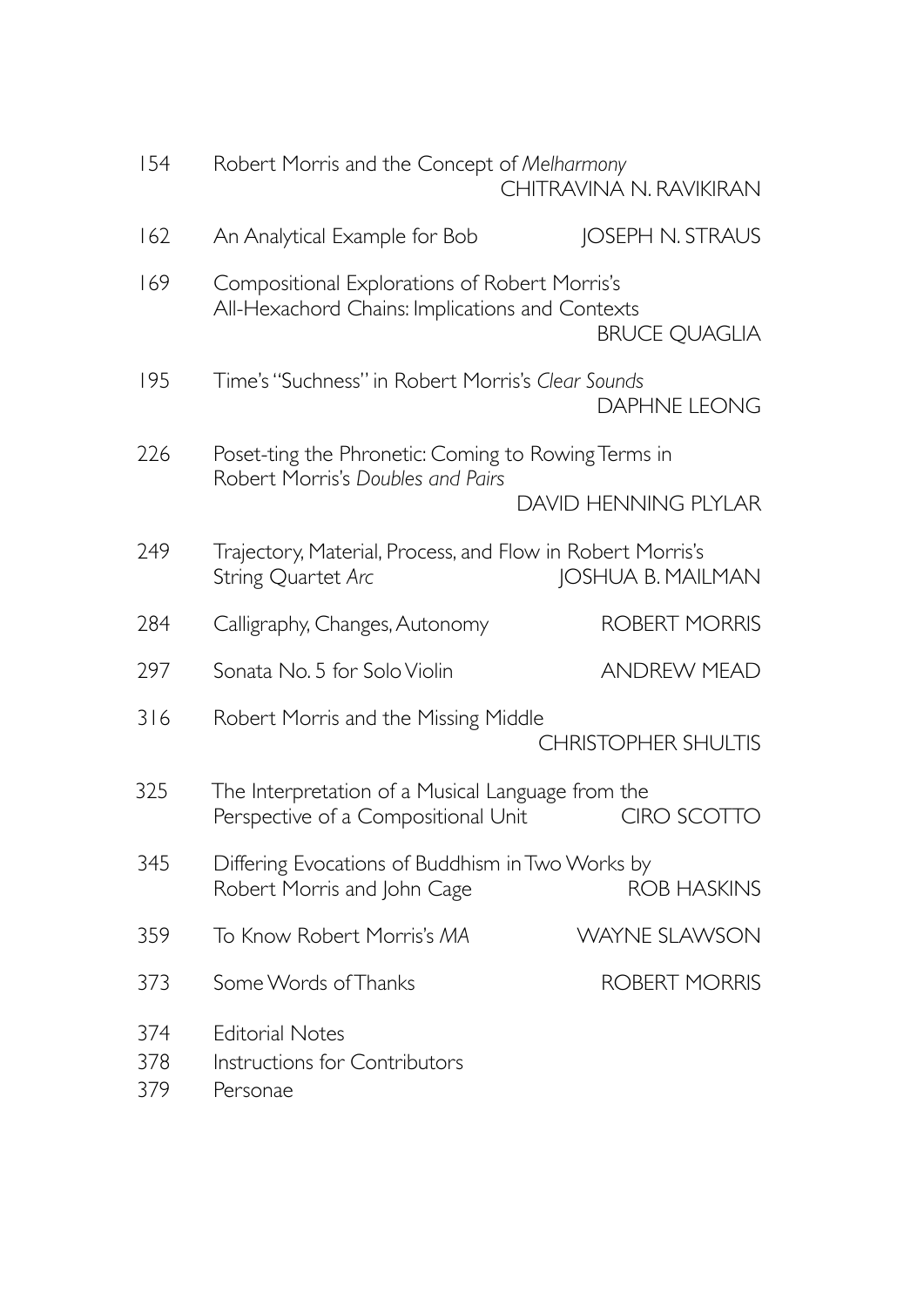### ROBERT MORRIS AT 70: COMPOSITIONS AND PERFORMANCES IN CELEBRATION

#### PNM/OS CD 4

All compositions by Robert Morris except as noted.

#### CD1

| $[1]$             | Arc for String Quartet (1988)<br><b>JACK Quartet</b><br>The UB Department of Music and the Robert and Carol<br>Center for 21 <sup>st</sup> Century Music Concert, Baird Hall,<br>University of Buffalo, October 13, 2009 | 15:28 |
|-------------------|--------------------------------------------------------------------------------------------------------------------------------------------------------------------------------------------------------------------------|-------|
| $[2]$             | David Mott, Not, Not Lilacs<br>David Mott, baritone saxophone                                                                                                                                                            | 7:09  |
| $[3]$             | Dorota Czerner<br>a poem for Bob Morris at 70                                                                                                                                                                            | 4:04  |
| [4]               | to be spoken into the resonant space of<br>Benjamin Boretz<br>(" the sun poured molten glass on the fields ")<br>piano music for Bob Morris at 70                                                                        | 7:24  |
| $\lceil 5 \rceil$ | Beautiful Beast (for string bass) (2007)<br>Scott Worthington, bass<br>Recorded in San Diego, California, July 17, 2013                                                                                                  | 5:42  |
| $\lceil 6 \rceil$ | Ciro Scotto, Reframed<br>Agnes Kline, cello; Anne Marie Scotto, piano<br>Recorded in Tampa, Florida, March 29, 2014                                                                                                      | 2:13  |
| $[7]$             | strange flowers, occasional storms (piano solo) (2008)<br>Zuzanna Szewczyk Kwon, piano<br>Faculty Artists Concert, Eastman School of Music,<br>March 29, 2010                                                            | 14:40 |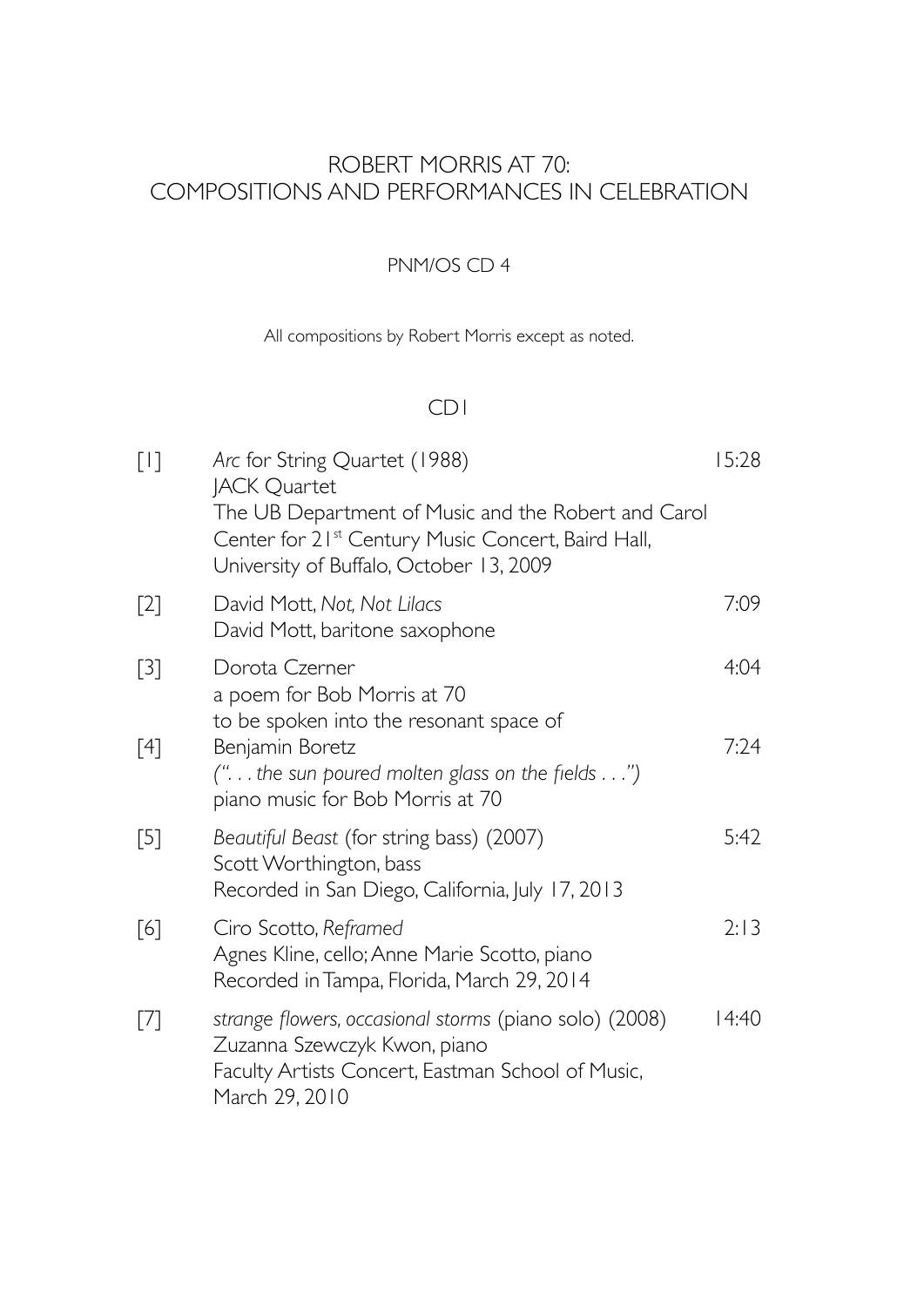#### CD2

| $[1]$                                          | Cuts (for large wind ensemble) (1984)<br>United States Marine Band<br>Lieutenant Colonel Jason K. Fettig, conductor<br>Clarice Smith Performing Arts Center<br>University of Maryland, College Park, Maryland,<br>March 6, 2005 | 15:49                |
|------------------------------------------------|---------------------------------------------------------------------------------------------------------------------------------------------------------------------------------------------------------------------------------|----------------------|
| $[2-4]$<br>$\lceil 2 \rceil$                   | J. K. Randall, BOBFEST-Ex.s D4&5<br>I. Silent as a mirror is believed /                                                                                                                                                         | 6:01                 |
| $[3]$                                          | Realities plunge in silence by<br>II. It is to be learned-/<br>This leaving and this burning                                                                                                                                    | 4:07                 |
| [4]                                            | III. Until the bright logic is won /<br>Unwhistering as a mirror /<br>Is believed<br>(Hart Crane)                                                                                                                               | 2:59                 |
| $[5]$                                          | Sung Song (2002)<br>Heather Gardner, soprano<br>recorded in Carlisle, Pennsylvania, January 12, 2014                                                                                                                            | 8:34                 |
| [6]                                            | Roundelay (for six instruments) (2007)<br>Ossia, Geoffrey Pope, conductor<br>Setnor Auditorium, Crouse College, Syracuse University,<br>February 21, 2009                                                                       | 14:40                |
|                                                | CD <sub>3</sub>                                                                                                                                                                                                                 |                      |
| $[1]$                                          | Refrains (for cello and piano) (1995)<br>Paul Dwyer, cello<br>Brian Alegant, piano                                                                                                                                              | 13:31                |
| $[2-4]$<br>$[2]$<br>$[3]$<br>$\lceil 4 \rceil$ | Mikel Kuehn, Returning the Complement<br>I. Formants<br>II. Bursts<br>III. Mosaics<br>Winston Choi, piano                                                                                                                       | 1:36<br>4:29<br>1:33 |